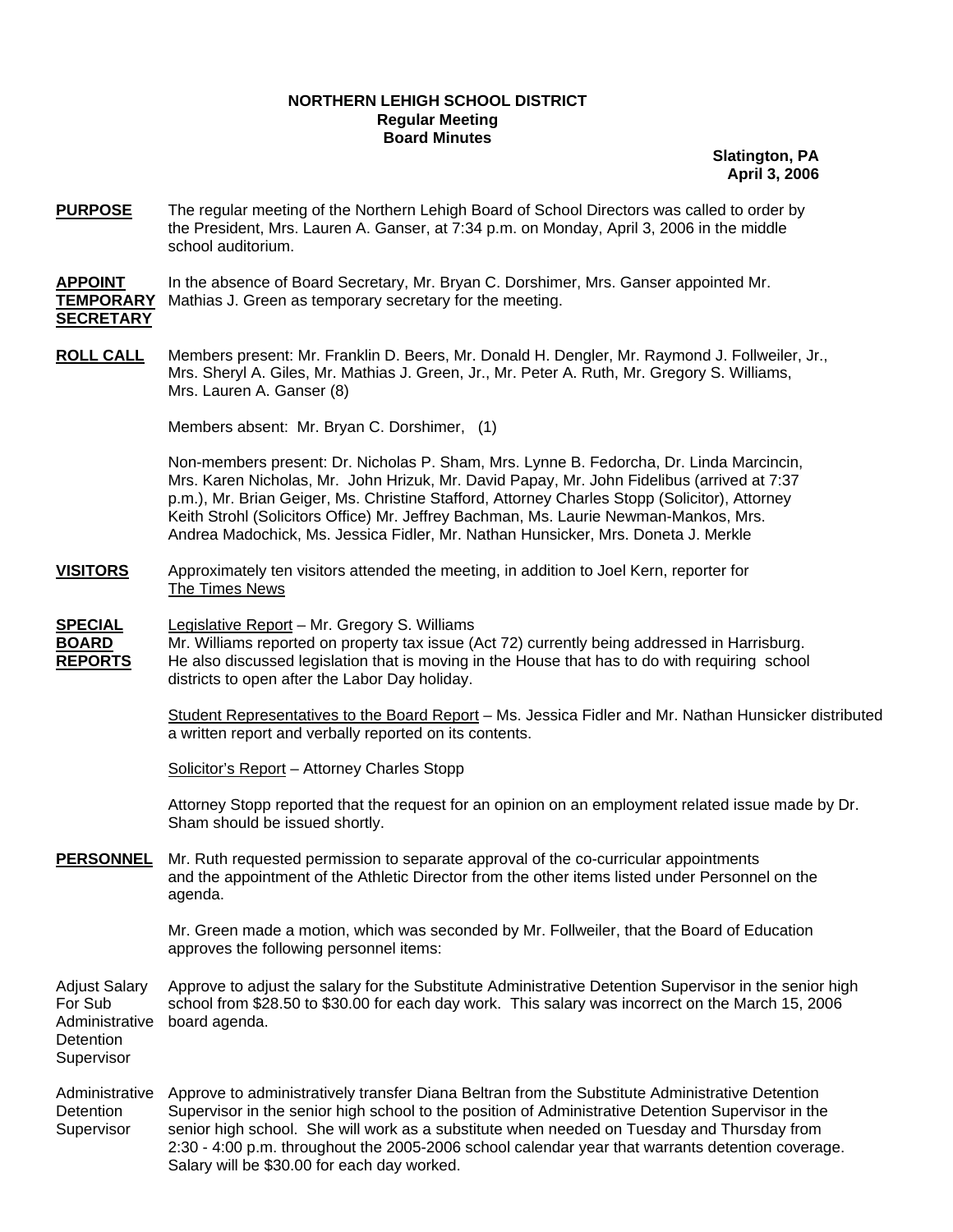| <b>PERSONNEL</b><br>(Con't.)<br>Sub                       | Approve to appoint Lisa Martinez as the substitute Administrative Detention Supervisor in the senior<br>high school. She will work as a substitute when needed on Tuesday and Thursday from $2:30 - 4:00$<br>p.m. throughout the 2005-2006 school calendar year that warrants detention coverage. Salary will                                                                                                                                                                                                                                                                                                                                                                                |                                              |  |
|-----------------------------------------------------------|----------------------------------------------------------------------------------------------------------------------------------------------------------------------------------------------------------------------------------------------------------------------------------------------------------------------------------------------------------------------------------------------------------------------------------------------------------------------------------------------------------------------------------------------------------------------------------------------------------------------------------------------------------------------------------------------|----------------------------------------------|--|
| Administrative<br>Detention<br>Supervisor                 | be<br>\$30.00 for each day worked.                                                                                                                                                                                                                                                                                                                                                                                                                                                                                                                                                                                                                                                           |                                              |  |
| Jane Distler<br>Salary<br>Adjustment                      | Approve to amend the 2005-06 auxiliary salary schedule to reflect an hourly rate of \$11.52 for Jane<br>Distler, cafeteria office aide, retro-active to July 1, 2005. This rate is consistent with the recently<br>settled support staff agreement based on her 18 years of service with the district.                                                                                                                                                                                                                                                                                                                                                                                       |                                              |  |
| Substitutes<br>Instructional                              | Approve the following substitute teacher for the 2005-2006 school year at the<br>substitute teacher rate of \$80.00 for 1-10 non-consecutive days; \$90.00 for 11-20 non-<br>consecutive days; \$105.00 for 21+ non-consecutive days: Manfred Schmidt - Physics 7-12                                                                                                                                                                                                                                                                                                                                                                                                                         |                                              |  |
| Resignation<br>Cheryl Mill                                | Accept the resignation of Cheryl Mill from her position of library aide at the Slatington Elementary<br>School, effective the end of the work day on April 13, 2006.                                                                                                                                                                                                                                                                                                                                                                                                                                                                                                                         |                                              |  |
| Volunteers                                                | Approve the following unpaid volunteer coaches for the 2006-2007 school year:                                                                                                                                                                                                                                                                                                                                                                                                                                                                                                                                                                                                                |                                              |  |
|                                                           | Volunteer Football Coach - Manuel Guedes<br>Volunteer Football Coach - Ryan VanNorman<br>Volunteer Boys Soccer Coach - Crystal Kistler                                                                                                                                                                                                                                                                                                                                                                                                                                                                                                                                                       |                                              |  |
| Change Of<br>Status --<br>Kathleen<br>Heiser<br>2005-2006 | Approve to change the status of Kathleen Heiser from a 5 hour aide to a 6 1/2 hour aide. She will serve<br>3 1/2 hours as a nurse's aide in the senior high school and 3 hours as a cafeteria/hall monitor in the<br>middle school, effective April 10, 2006 and continue until the end of the 2005-2006 school year.                                                                                                                                                                                                                                                                                                                                                                        |                                              |  |
| Administrative                                            | Kathleen Heiser                                                                                                                                                                                                                                                                                                                                                                                                                                                                                                                                                                                                                                                                              |                                              |  |
| Transfer                                                  | From:                                                                                                                                                                                                                                                                                                                                                                                                                                                                                                                                                                                                                                                                                        | Nurse's Aide                                 |  |
| Kathleen<br>Heiser                                        | To:                                                                                                                                                                                                                                                                                                                                                                                                                                                                                                                                                                                                                                                                                          | Senior High School<br>Cafeteria/Hall Monitor |  |
| 2006-2007                                                 |                                                                                                                                                                                                                                                                                                                                                                                                                                                                                                                                                                                                                                                                                              | Middle School                                |  |
|                                                           |                                                                                                                                                                                                                                                                                                                                                                                                                                                                                                                                                                                                                                                                                              | 3 Hours Per Day/5 Days Per Week              |  |
|                                                           | <b>Effective Date:</b>                                                                                                                                                                                                                                                                                                                                                                                                                                                                                                                                                                                                                                                                       | 2006-2007 school year.                       |  |
|                                                           | YEA: Mr. Beers, Mr. Dengler, Mr. Follweiler, Mrs. Giles, Mr. Green, Mr. Ruth,<br>Mr. Williams, Mrs. Ganser (8)<br>NAY: None (0)                                                                                                                                                                                                                                                                                                                                                                                                                                                                                                                                                              |                                              |  |
|                                                           |                                                                                                                                                                                                                                                                                                                                                                                                                                                                                                                                                                                                                                                                                              |                                              |  |
|                                                           | Mr. Green made a motion, which was seconded by Mr. Williams, that the Board of Education<br>approves the following Co-Curricular Appointments for 2006-2007:                                                                                                                                                                                                                                                                                                                                                                                                                                                                                                                                 |                                              |  |
|                                                           | Assistant Football Coach - Sam Bonner -- \$4168.66*<br>Assistant Football Coach - Mike Feifel -- \$4168.66*<br>Assistant Football Coach - Chad Henritzy -- \$4168.66*<br>Assistant Football Coach - Steve Hluschak -- \$4168.66*<br>Assistant Football Coach - Doug Reynolds -- \$4168.66*<br>Assistant Football Coach - Dan Blazosky (Halftime)-One half of \$4168.66*<br>Head Cross Country Coach - David Oertner -- \$3842.95*<br>Assistant Cross Country Coach - Beth Case -- \$2497.45*<br>Head Field Hockey Coach - Jessica Schoenberger -- \$3842.95*<br>Assistant Field Hockey Coach - Kelly Follweiler -- \$2497.45*<br>Middle School Field Hockey Coach - Elissa Fry -- \$2448.00* |                                              |  |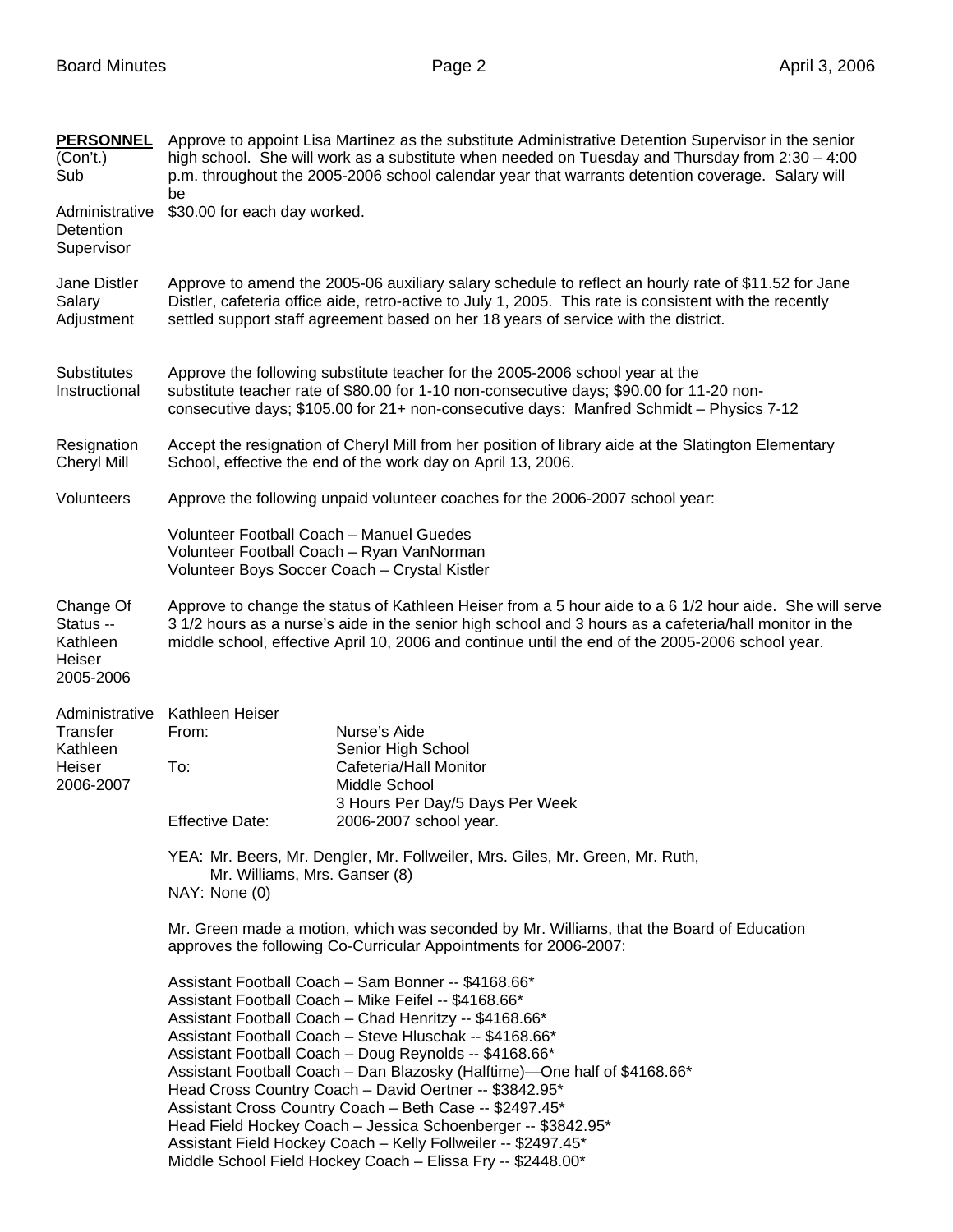| <b>PERSONNEL</b><br>(Con't.)<br>Table Boys'<br><b>Head Soccer</b><br>Coach | Head Boys Soccer Coach - Timothy Nickischer -- \$4636.35*<br>Assistant Boys Soccer Coach - Cliff Logue - 2575.75*<br>Mr. Beers made a motion, which was seconded by Mr. Dengler, that the Board of Education<br>approves to table approval of the Head Boys' Soccer Coach which is listed on the co-curricular<br>appointment list for the 2006-2007 school year.<br>YEA: None (0)<br>NAY: Mr. Beers, Mr. Dengler, Mr. Follweiler, Mrs. Giles, Mr. Green, Mr. Ruth,<br>Mr. Williams, Mrs. Ganser (8)<br>Motion defeated. |  |  |  |  |
|----------------------------------------------------------------------------|--------------------------------------------------------------------------------------------------------------------------------------------------------------------------------------------------------------------------------------------------------------------------------------------------------------------------------------------------------------------------------------------------------------------------------------------------------------------------------------------------------------------------|--|--|--|--|
| Table All Of<br>Co-Curricular<br>Appointments<br>Listed On<br>Agenda       | Mr. Ruth made a motion, which was seconded by Mrs. Ganser, that the Board of Education<br>approves to table the appointment of the all 2006-2007 co-curricular appointments listed on the<br>agenda until the next meeting.                                                                                                                                                                                                                                                                                              |  |  |  |  |
|                                                                            | <b>ROLL CALL:</b><br>YEA:<br>Mr. Dengler, Mrs. Giles, Mr. Ruth, Mr. Williams, Mrs. Ganser (5)<br>NAY:<br>Mr. Beers, Mr. Green (2)<br><b>ABSTAIN:</b><br>Mr. Follweiler (1)                                                                                                                                                                                                                                                                                                                                               |  |  |  |  |
| Athletic<br><b>Bryan Geist</b>                                             | A motion was made by Mr. Follweiler, which was seconded by Mr. Beers, that the Board of<br>Education Director - approves to appoint Bryan Geist to the position of Athletic Director, effective June 9, 2006.<br>Mr. Geist will remain on the NLEA collective bargaining agreement salary schedule with an added<br>stipend of \$9000 to cover duties for Math Administrative Assistant, evening activities, and<br>refreshment stand manager.                                                                           |  |  |  |  |
|                                                                            | <b>ROLL CALL:</b><br>YEA:<br>Mr. Follweiler, Mrs. Giles, Mr. Green, Mr. Williams,<br>Mrs. Ganser, Mr. Beers, Mr. Dengler (7)<br>NAY:<br>Mr. Ruth $(1)$<br>Motion carried.                                                                                                                                                                                                                                                                                                                                                |  |  |  |  |
| <b>POLICY</b>                                                              | Mrs. Giles made a motion, which was seconded by Mr. Beers, that the Board of Education approves<br>the following items listed under Policy:                                                                                                                                                                                                                                                                                                                                                                              |  |  |  |  |
| <b>Field Trip</b>                                                          | Biology 1 Classes - Senior High School - Philadelphia Zoological Gardens - May 30, 2006 -<br>Funded through the Ecology Club.                                                                                                                                                                                                                                                                                                                                                                                            |  |  |  |  |
| <b>Board Policy</b><br>1 <sup>st</sup> Reading                             | Approve revisions to school board policy #606 - Finances - Tax Collection, as presented after<br>first reading.                                                                                                                                                                                                                                                                                                                                                                                                          |  |  |  |  |
|                                                                            | YEA: Mr. Beers, Mr. Dengler, Mr. Follweiler, Mrs. Giles, Mr. Green, Mr. Ruth,<br>Mr. Williams, Mrs. Ganser (8)<br>NAY: None (0)                                                                                                                                                                                                                                                                                                                                                                                          |  |  |  |  |
| <b>CURRICU-</b><br><b>LUM AND</b><br><b>INSTRUC-</b><br><u>TION</u>        | Mr. Follweiler made a motion, which was seconded by Mr. Beers, that the Board of Education<br>approves to authorize proper officials to enter into an agreement with Bethesda Day<br>Treatment Center and the Northern Lehigh School District for the purpose of<br>furnishing educational services for disruptive students for the 2006-2007 school year.                                                                                                                                                               |  |  |  |  |
| <b>FINANCIAL</b>                                                           | Mr. Follweiler made a motion, which was seconded by Mr. Beers, that the Board of<br>Education approves the following financial items:                                                                                                                                                                                                                                                                                                                                                                                    |  |  |  |  |
| PC Abatements<br>& Exonerations                                            | Approve abatements/exonerations of per capita taxes, for the residents that fall within the<br>guidelines, as presented.                                                                                                                                                                                                                                                                                                                                                                                                 |  |  |  |  |
| Activities<br>Account &<br>Scholarship<br><b>Fund Statement</b>            | NLHS Student Approve the Northern Lehigh High School Student Activities Account Statement for the<br>month of February 2006 and the Northern Lehigh High School Scholarship Fund Statement<br>for the month of February 2006.                                                                                                                                                                                                                                                                                            |  |  |  |  |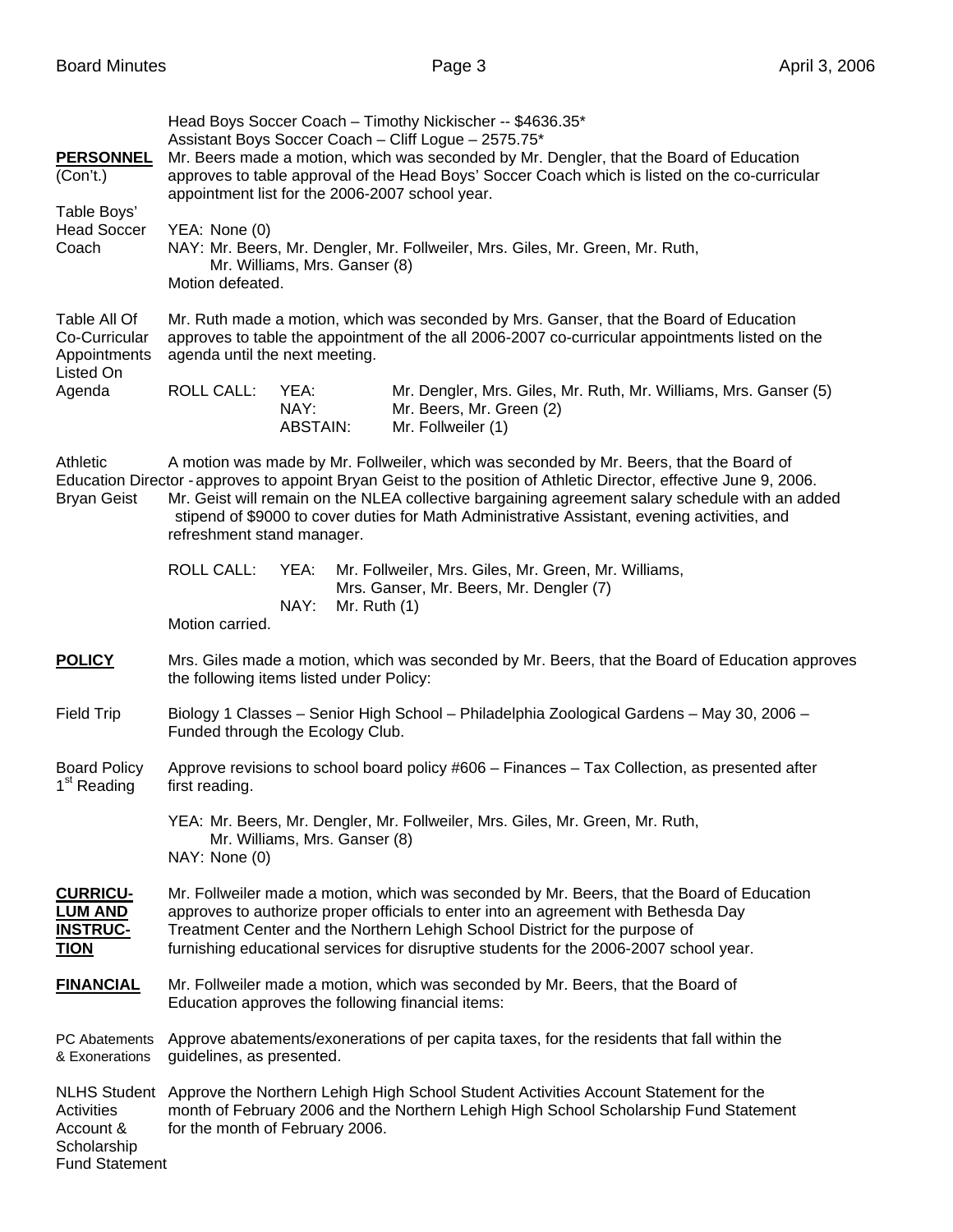## **FINANCIAL**

(Con''t.)

Cash Manage- Approve the Arthurs Lestrange Cash Management Portfolio for the month of February 2006. ment Portfolio

Replacement Accept the bids for the replacement of the two (2) High School Rooftop Air Cooled Liquid Chillers at a<br>Of Chillers cost of \$167.140.00 and alternate #1 for the Addition of Chilled Water Coils to the High School cost of \$167,140.00 and alternate #1 for the Addition of Chilled Water Coils to the High School HS Gym Gymnasium at a cost of \$37,492.00 for a project total of \$204,632.00 to Elliot-Lewis Corporation of Philadelphia, PA. Solicit Bids Approve to authorize proper officials to solicit bids for DIESEL FUEL, #2 HEATING FUEL, AND for Fuel UNLEADED GASOLINE for the period July 1, 2006 thru June 30, 2007. YEA: Mr. Beers, Mr. Dengler, Mr. Follweiler, Mrs. Giles, Mr. Green, Mr. Ruth, Mr. Williams, Mrs. Ganser (8) NAY: None (0) Lehigh Mr. Green made a motion, which was seconded by Mrs. Ganser, that the Board of Education Carbon approves the 2006-2007 Lehigh Carbon Community College Budget Community in the amount of \$36,443,401.00 an increase of \$36, 114.00 or one tenth of 1%. **College** 2006-2007 YEA: Mr. Beers, Mr. Dengler, Mr. Follweiler, Mrs. Giles, Mr. Green, Mr. Ruth, Budget Mr. Williams, Mrs. Ganser (8) NAY: None (0) Mr. Green made a motion, which was seconded by Mrs. Ganser, that the Board of Education approves the Agreement for Operating Lehigh Carbon Community College as presented. (See Attached) YEA: Mr. Beers, Mr. Dengler, Mr. Follweiler, Mrs. Giles, Mr. Green, Mr. Ruth, Mr. Williams, Mrs. Ganser (8) NAY: None (0) **LEGAL** Mr. Williams made a motion, which was seconded by Mr. Green, that as a result of the Clerical grievance hearing held on March 15, 2006, the Northern Lehigh School Board has no Grievance reason to deny the grievance presented by the Secretarial Bargaining Unit. At this time the Decision current contract will be adhered to as interpreted by the Secretarial Bargaining Unit until the end of said agreement. This will not set precedence for future contracts therefore preparing this Board to clearly negotiate exact terms of language involving all aspects of any contract as to alleviate any future misunderstandings or misinterpretations. Therefore

the Board sustains the grievance, thereby finding in favor of the grievant and overruling the administration in regards to the co-pay for mail order prescription, effective April 1, 2006. YEA: Mr. Beers, Mr. Dengler, Mr. Follweiler, Mrs. Giles, Mr. Green, Mr. Ruth,

 Mr. Williams, Mrs. Ganser (8) NAY: None (0)

**INFORM-** Minutes of the Carbon Lehigh Intermediate Unit 21 Board of Directors meeting held on **ATION** February 16, 2006.

Minutes of the Washington Township Board of Supervisors meeting held on February 14, 2006.

Minutes of the Lehigh Career and Technical Institute Joint Operating Committee meeting held on February 22, 2006 and the LCTI Director's Report for March 2006.